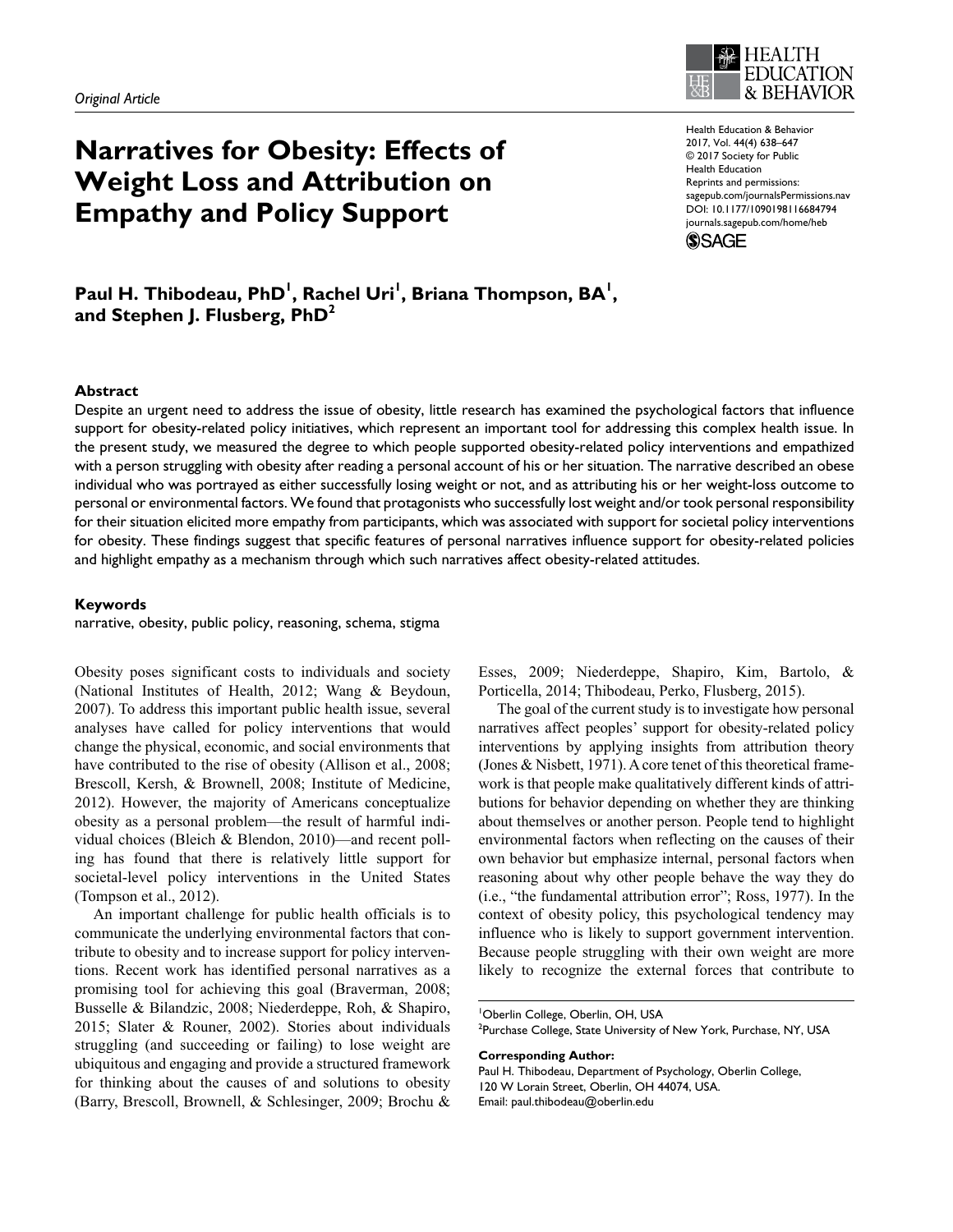obesity, they may be more likely to support policies that would reform the social environment by, for instance, regulating food-related advertising or banning fast food in schools (Oliver & Lee, 2005).

The salience of environmental influences on one's own behavior may also represent an opportunity for public health messaging, as empathy can lead people to adopt someone else's attributional perspective (Regan & Totten, 1975). As a result, one prediction that classic attribution theory makes is that empathizing with someone who is struggling with obesity should increase awareness of environmental influences on weight and, in turn, increase support for policies that would address the root causes of the problem. The current study provides novel ground for testing this possibility in a domain with real-world consequences.

# **The Present Study**

The experiment was designed to test whether a protagonist's weight loss outcome (successful or not) and target of attribution (self or environment) in a personal narrative about obesity affects people's empathy toward the protagonist and support for obesity-related policy interventions. Consistent with attribution theory (Jones & Nisbett, 1971), we predicted that reading about a successful outcome *or* about someone taking personal responsibility for their weight would increase support for obesity policies. Current research on obesity narratives has highlighted the role of attribution—taking personal responsibility for weight loss (e.g., Niederdeppe et al., 2014; Niederdeppe et al., 2015)—but has not considered the role of a protagonist's outcome—whether the narratives describe an ongoing struggle with obesity or successfully achieving a weight loss goal. Describing a successful weight loss outcome may be especially effective in the current cultural context that is skeptical about the efficacy of self-regulation for maintaining a healthy weight (Aamodt, 2016), and could make people more optimistic about obesity treatment in general (Tomiyama & Mann, 2013; Wamsteker et al., 2005). In this section, we expand on our description of the measures, enumerate specific theoretically motivated hypotheses, and identify secondary research questions, before presenting the results of the experiment and discussing their implications.

# *Empathy: Turning Observers Into Actors*

Empathy reflects the process of identifying with someone else's struggle—taking his or her perspective and sympathizing with his or her condition (Batson, 2011). One of the goals of the current work is to test how features of a personal narrative—whether the protagonist successfully loses weight and to what he or she attributes the outcome—moderate empathy.

In line with a central tenet of attribution theory, we predicted that people would respond more favorably to protagonists who acknowledged personal responsibility for their weight. This prediction is consistent with recent work on obesity narratives, in which participants expressed more affective empathy for protagonists who acknowledged personal responsibility for their weight status and viewed these protagonists as more similar to themselves (Niederdeppe et al., 2014; Niederdeppe et al., 2015). The prediction is also consistent with a core American belief that emphasizes personal responsibility (Feldman, 1988) and with widespread thinking about the underlying causes of obesity (Bleich & Blendon, 2010; Lundell & Niederdeppe, & Clarke, 2013).

**Hypothesis 1:** *A main effect of attribution on empathy*: People will show more empathy to protagonists who take personal responsibility for their weight loss outcome compared to protagonists who attribute their weight loss outcome to environmental factors.

Research has also shown that people are more likely to empathize with someone else when that person experiences success (Mezulis, Abramson, Hyde, & Hankin, 2004). People are motivated to identify ways that they are similar to other people who have experienced success and different from other people who have experienced a failure (i.e., a "positivity bias"; Zuckerman, 1979). This suggests that people should empathize more strongly with someone who has succeeded in losing weight.

**Hypothesis 2:** *A main effect of outcome on empathy*: People will show more empathy to protagonists who successfully lose weight compared to protagonists who fail to lose weight.

We also predicted an interaction between the experimental manipulations. We expected people to respond especially unfavorably to protagonists who failed to lose weight and attributed this failure to environmental factors, as these protagonists may be seen as merely giving an excuse by blaming outside forces for what participants consider a personal failing (Jones & Nisbett, 1971; Niederdeppe et al., 2015; Zuckerman, 1979).

**Hypothesis 3:** *An interaction between attribution and outcome on empathy*: People will show the least empathy to protagonists who attribute unsuccessful weight loss to environmental factors—compared to protagonists who attribute a failure to lose weight to personal factors or to protagonists who successfully lose weight.

In addition to the outcome and attribution manipulations, the narrative described the protagonist as male half of the time and as female half of the time. This factor was included for practical reasons, since females are more likely to be blamed for being overweight than males (e.g., Neumark-Sztainer et al., 2002; Rothblum, 1992), and yet prior research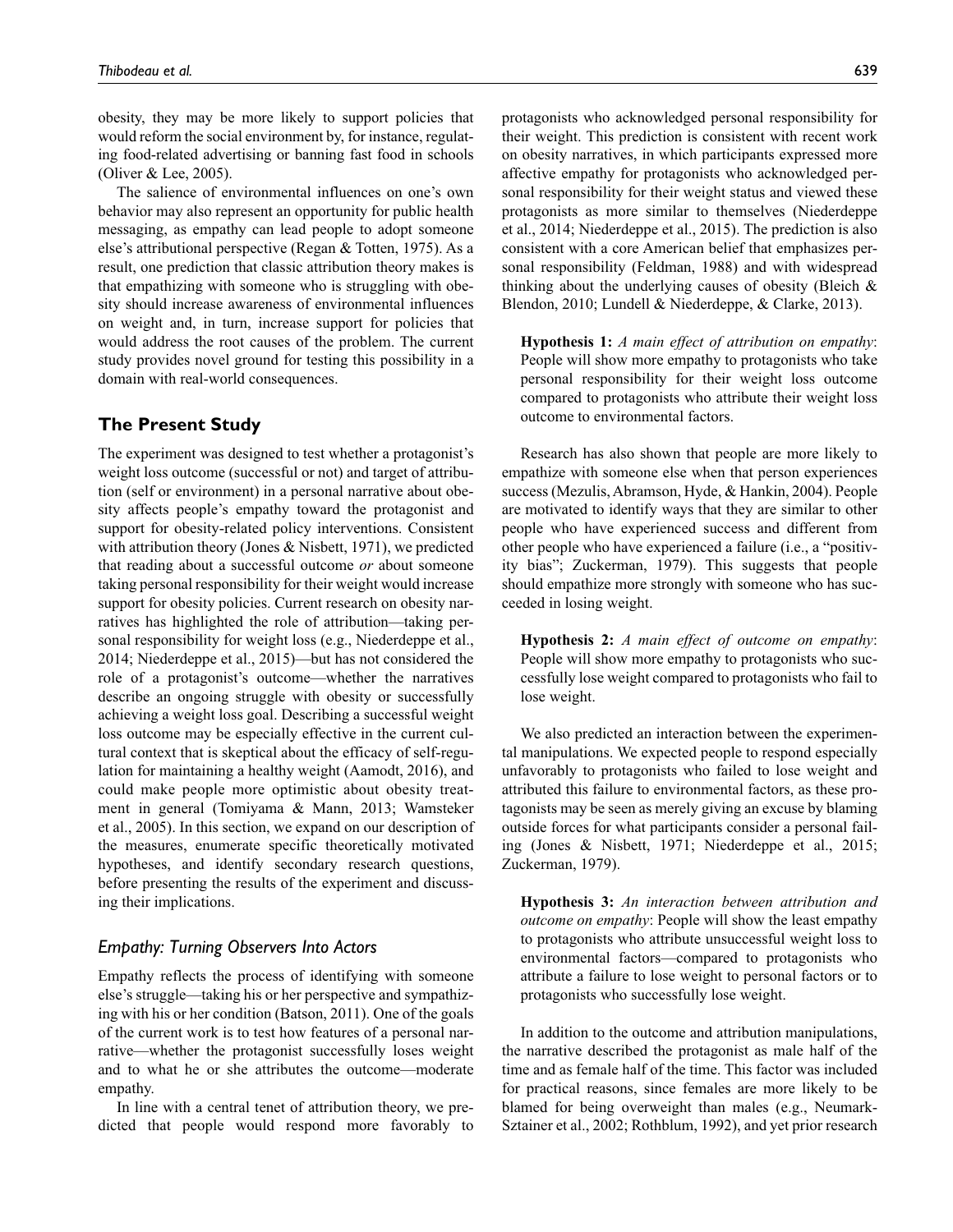has not investigated whether people respond differently to a male versus a female protagonist (e.g., Niederdeppe et al., 2014; Niederdeppe et al., 2015). Thus, we identify a secondary set of research questions related to empathy and the gender of the protagonist:

**Research Question 1:** Do people respond to with similar levels of empathy to male and female protagonists?

**Research Question 2:** Will there be a gender congruence effect (Calvo-Merino, Grèzes, Glaser, Passingham, & Haggard, 2006), in which female participants empathize more strongly with female protagonists, while male participants empathize more strongly with male protagonists?

# *Policy Support*

The measure of policy support included eight interventions that have been introduced into federal or state legislation and that public health officials argue would have a large impact on obesity (Brescoll et al., 2008). The policies varied in who they targeted (consumers, educators, food manufacturers, marketers, health insurers), how they would affect people who are currently or at risk of being overweight, and how they were expected to reduce obesity. For this reason, prior work has distinguished between obesity policies that would cost money or not (Barry et al., 2009) or between policies deemed more *protective* compared to ones deemed more *punitive* (Thibodeau et al., 2015). Since our theoretical questions are grounded in attribution theory, we will distinguish between policies that emphasize *societal reform* (which tend to be more *protective* policies that would increase taxes to fund educational interventions, media literacy programs, and treatment programs) compared to ones that provide incentives at the *individual level* (which tend to be more *punitive* policies that would not increase taxes but would, for example, allow health insurers to charge higher premiums to obese individuals).

We predicted that empathy would be associated with support for both types of policy interventions (Niederdeppe et al., 2014; Niederdeppe et al., 2015; Pearl & Lebowitz, 2014; Regan & Totten, 1975; Sikorski et al., 2011). We expected a positive relationship between empathy and support for *societal* reform and a negative relationship between empathy and support for *individual-level* incentives, since empathy should encourage people to adopt an attributional perspective that makes environmental contributions to obesity more salient (Regan & Totten, 1975).

**Hypothesis 4:** There is a positive association between empathy and support for *societal* reform.

**Hypothesis 5:** There is a negative association between empathy and support for policies that would increase *individual* accountability.

Finally, prior work provides a context for articulating more nuanced research questions about the relationship between the experimental manipulations, empathy, and policy support. Specifically, we identify the following research question:

**Research Question 3:** Is empathy always associated with support for societal level policy interventions and opposition toward interventions that would emphasize individual accountability?

We address this question by testing whether the relationship between empathy and policy support is consistent across the experimental conditions. One possibility is that protagonists who successfully lose weight *and* point to the facilitating effect of environmental factors in their weight loss outcome will elicit the most support for *societal-level* policy interventions (Niederdeppe et al., 2014; Niederdeppe et al., 2015). On this view, protagonists who emphasize personal responsibility in a successful weight loss outcome may elicit empathy from the reader but support for *individual-level* policies rather than *societal* ones. In other words, reading about successful weight loss may have a positive effect on empathy, regardless of the target of attribution, but this empathy may translate to support for *societal-level* policies when the protagonist makes an environmental attribution and to support for *individual-level* policies when the protagonist makes a personal attribution. On the other hand, empathy may be more uniform: Reading about a protagonist who succeeds in losing weight *or* who takes personal responsibility for the outcome may elicit empathy that translates to support for *societal-level* policies and opposition for *individual-level* incentives (Jones & Nisbett, 1971; Regan & Totten, 1975).

# **Method**

## *Participants*

We recruited and paid 300 people through Amazon's Mechanical Turk (Buhrmester, Kwang, & Gosling, 2011), restricting our sample to people who were at least 18 years old, were living in the United States, and had a good performance record on previous tasks (≥90% approval). Data from 45 people were excluded because they either did not complete the study or had previously participated in a related study, leaving data from 255 participants for analysis (60% male;  $M_{\text{age}} = 32$ , *SD* = 10.3). A power analysis, using an effect size of  $\eta^2$  = .03 (which is consistent with prior work using related measures and experimental manipulations; e.g., Niederdeppe et al., 2014; Niederdeppe et al., 2015; Thibodeau et al., 2015), revealed sufficient statistical power (.78) of the size of the sample collected  $(N = 255)$  to test for predicted effects.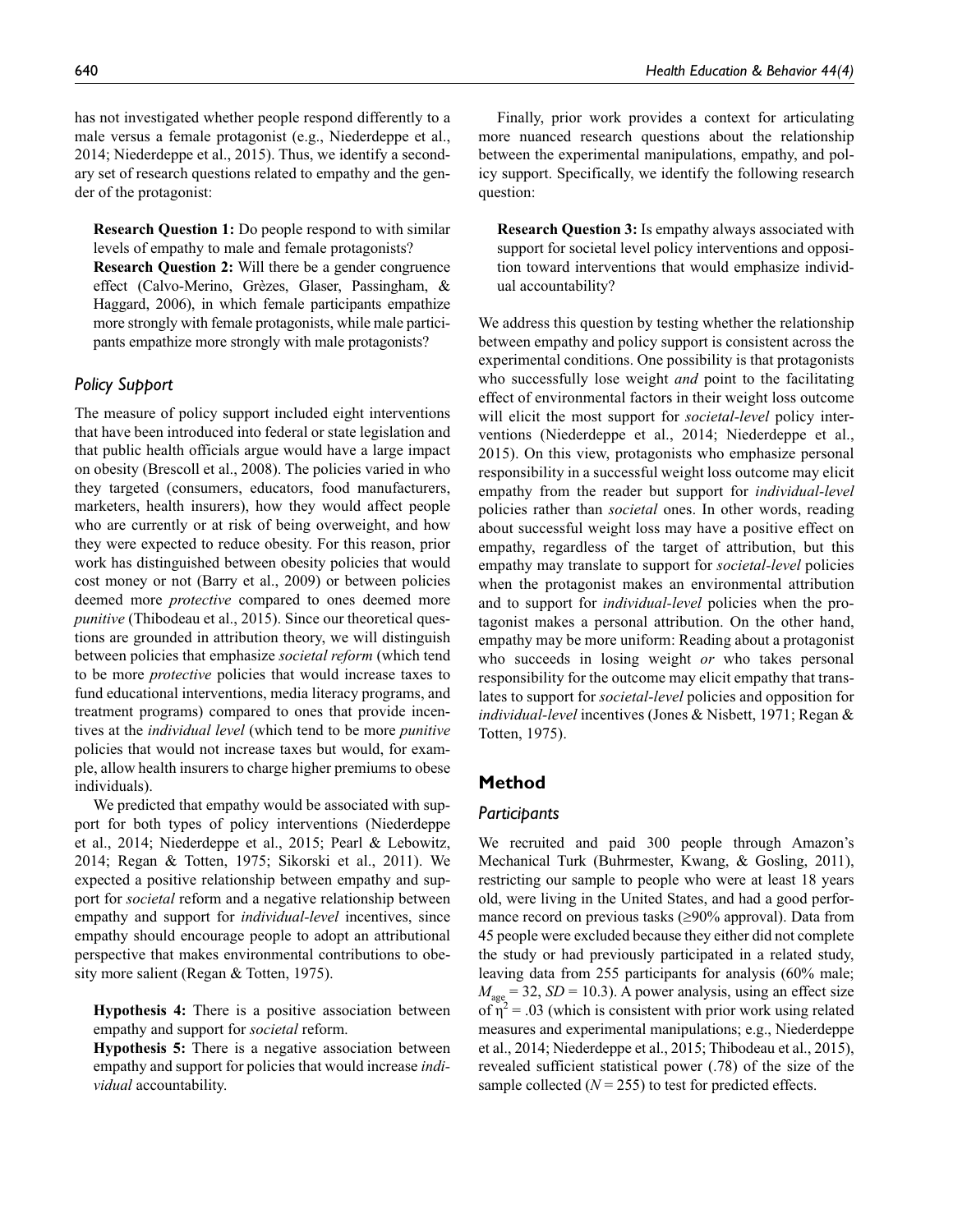## *Materials and Procedure*

Participants were randomly assigned to read one of eight narratives about someone struggling with obesity (see supplementary material for complete study materials, available online with this article at [heb.sagepub.com\)](http://heb.sagepub.com/supplemental). There were two independent variables with two levels each: The protagonist of the narrative either did or did not lose weight (*outcome*), he or she either attributed the outcome to personal or environmental factors (*attribution*). In addition, *gender* was implied to be male (John) or female (Sarah).

The narrative contained two paragraphs, which were structurally similar across conditions. The first paragraph established the protagonist's history with obesity and provided a brief description of the medical risks associated with the condition (e.g., "Because of his/her weight, John/Sarah is at risk for developing diabetes, high blood pressure, and heart disease."). It also included a statement about the protagonist's intention to lose weight and concluded with a statement about his or her weight loss outcome.

In both attribution conditions, the protagonist highlighted the role of diet and exercise in his or her struggle to lose weight—emphasizing either personal responsibility (e.g., "I know that my health is my responsibility, and I have taken accountability for my weight") or environmental factors (e.g., "It has been challenging to find available, affordable healthy food").

After reading the narrative, participants were asked to speculate on the gender of the protagonist. Most people thought they had read about a female when the protagonist's name was Sarah (97%) and a male when the protagonist's name was John (94%). This question served as a general manipulation check to ensure that participants had read the experimental materials. Excluding data from participants who thought they had read about a male when the protagonist's name was Sarah or a female when the protagonist's name was John does not affect the results. We did not ask targeted questions about the outcome and attribution manipulations to avoid demand effects (Paolacci & Chandler, 2014). However, the findings replicate prior work in important ways, which suggests that the outcome and attribution manipulations had the intended effects (Niederdeppe et al., 2014; Niederdeppe et al., 2015).

*Empathy.* Participants then completed a 10-item version of the Empathy Response Scale (Campbell & Babrow, 2004; Cronbach's  $\alpha$  = .801), which included questions about how strongly participants *identified* with the protagonist, their *emotional arousal*, *concern*, and *understanding*, as well as how *realistic* the protagonist's situation seemed. As a result, it provides a global measure that is well suited to "test the causes and effects of the state of empathic arousal" (Campbell & Babrow, 2004, p. 167). We offer a more nuanced consideration of empathy by analyzing subcomponents of the **Table 1.** Factor Loadings for Policy Support Measures, Which Together Explained 56% of the Variance in Participants' Ratings of the Policy Support Measures.

| ltem                              | Principal<br>Component<br>I: Societal | Principal<br>Component<br>2: Individual |
|-----------------------------------|---------------------------------------|-----------------------------------------|
| Tax credits for health            | .38                                   | .26                                     |
| Media literacy funding            | .44                                   | .07                                     |
| Early education                   | .41                                   | .24                                     |
| Treatment programs                | .45                                   | $-.08$                                  |
| Public service announcements      | .37                                   | $-.07$                                  |
| Legal protection                  | .23                                   | $-.60$                                  |
| Increase cost of health insurance | .09                                   | .65                                     |
| Photoshop notices                 | .32                                   | $-.27$                                  |
| Eigenvalue                        | 3.31                                  | 1.15                                    |
| Variance explained, %             | 41                                    | 14                                      |

scale in the supplementary material (available online with this article at [heb.sagepub.com](http://heb.sagepub.com/supplemental)).

*Policy Support.* Eight policy measures were taken from prior work on the relationship between obesity narratives and public policy support (Barry et al., 2009; Thibodeau et al., 2015). They were chosen because they have been identified by public health officials as being at least moderately feasible and highly effective (Brescoll et al., 2008).

A principal component (PC) analysis revealed the predicted two-factor structure in participants' ratings of support for the policies based on an inspection of the scree and the Kaiser criterion (two eigenvalues were greater than 1). Table 1 shows the factor loadings. All the items loaded positively on the first PC, suggesting that this factor captures a general orientation toward action in the context of obesity policy. The items that loaded most heavily on the first PC called for more protective *societal* reforms by focusing on early education, media literacy, and treatment programs. The items that loaded on the second PC targeted *individual* behavior. The policy that loaded most positively on this PC would allow health insurers to charge higher premiums to people who are overweight; the policy that loaded most negatively on the second PC would extend to obese individuals the same legal protections and benefits that are provided to people with other physical disabilities. Thus, higher scores on the second PC reflect support for *individual* incentives (e.g., additional health care fees for being overweight), whereas lower scores on this PC reflects opposition to creating such an incentive structure (by outlawing them).

*Background and Demographic Questions.* Finally, participants were asked a set of background questions, including whether they had ever struggled with their own weight. They were also asked to report their age, sex, height, and weight (to compute body mass index [BMI]), and political ideology.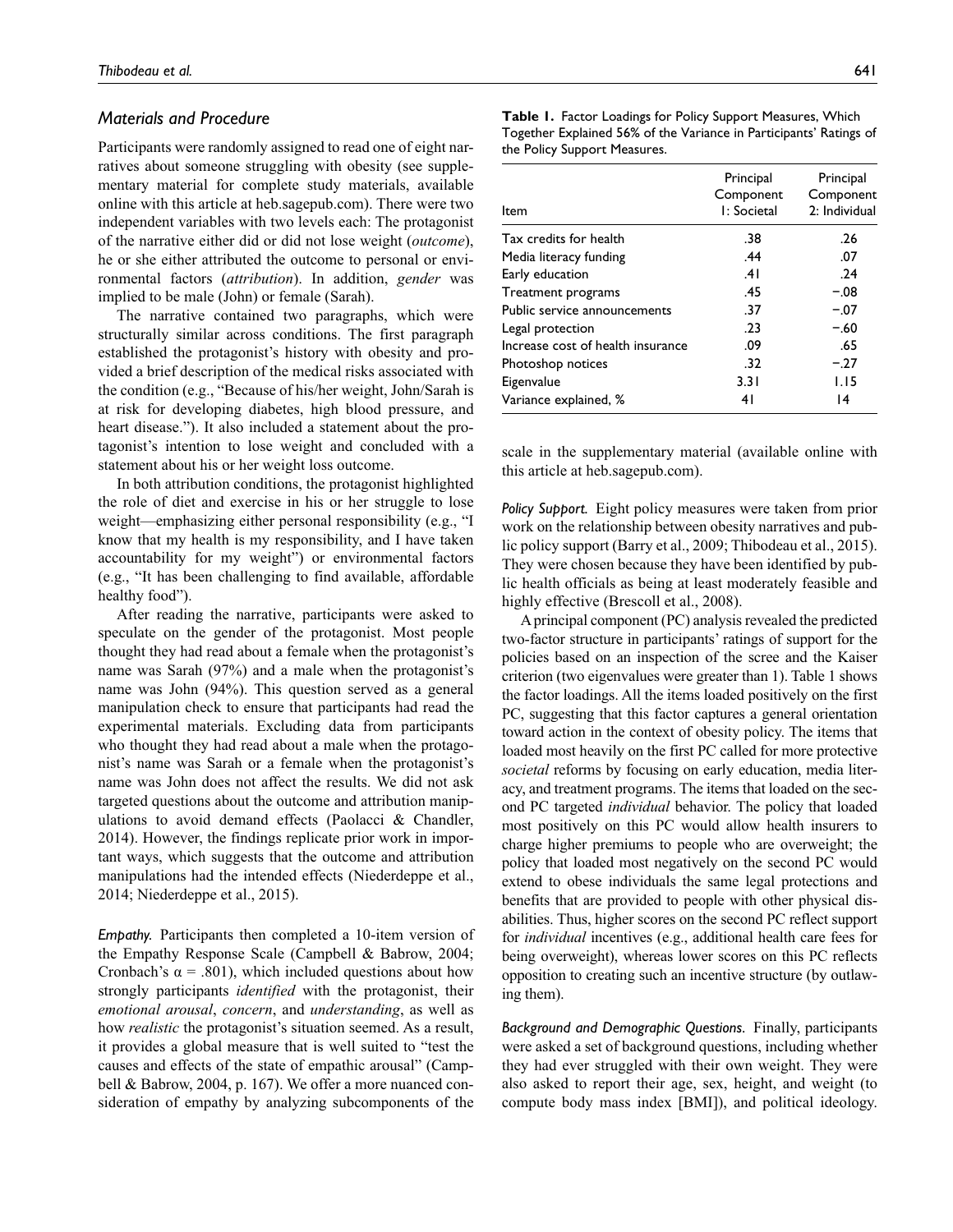| Hypothesis or research question                                                                                                                                                                        | Result                                                                                                                                                                                                                                                                |  |  |
|--------------------------------------------------------------------------------------------------------------------------------------------------------------------------------------------------------|-----------------------------------------------------------------------------------------------------------------------------------------------------------------------------------------------------------------------------------------------------------------------|--|--|
| Hypothesis 1: Personal attributions lead to more<br>empathy                                                                                                                                            | As predicted, a main effect of attribution on empathy, $F(1, 251) = 9.43**$ ,<br>$n^2 = .03$                                                                                                                                                                          |  |  |
| Hypothesis 2: A successful outcome leads to more<br>empathy                                                                                                                                            | As predicted, a main effect of outcome on empathy, $F(1, 251) = 6.81**$ ,<br>$n^2 = .03$                                                                                                                                                                              |  |  |
| Hypothesis 3: An unsuccessful outcome and<br>environmental attribution leads to especially low<br>levels of empathy                                                                                    | As predicted, an interaction between attribution and outcome on<br>empathy, $F(1, 251) = 6.20^*$ , $\eta = .02$                                                                                                                                                       |  |  |
| Research Question 1: Differences by protagonist's<br>gender?                                                                                                                                           | No main effect of gender, $F(1, 247) = 1.28$ , interaction with outcome,<br>$F(1, 247) = 0.39$ , or attribution, $F(1, 247) = 0.56$ ; no three-way<br>interaction, $F(1, 247) = 0.63$                                                                                 |  |  |
| Research Question 2: Congruence between the<br>protagonist's and participant's gender leads to<br>more empathy                                                                                         | No interaction between the gender of the protagonist and gender of the<br>participant, $F(1, 251) = 0.64$                                                                                                                                                             |  |  |
| Hypothesis 4: Positive relationship between<br>empathy and societal policies                                                                                                                           | As predicted, $r(253) = .23$ ** ( $\beta = .24$ ***)                                                                                                                                                                                                                  |  |  |
| Hypothesis 5: Negative relationship between<br>empathy and personal policies                                                                                                                           | As predicted, $r(253) = -.25^{***}$ ( $\beta = -.25^{***}$ )                                                                                                                                                                                                          |  |  |
| Research Question 3: Is empathy always<br>associated with support for societal-level<br>policy interventions and opposition toward<br>interventions that would emphasize individual<br>accountability? | Yes: a positive relationship with support for societal policies, $\beta = .07$ ,**<br>and negative association with support for policies that would emphasize<br>individual accountability, $\beta = -.08^{**}$ (regardless of weight loss outcome<br>or attribution) |  |  |

**Table 2.** Summary of Hypotheses, Research Questions, and Results.

*Note.* Analyses of variance (ANOVAs) are reported in the table to confirm the results of the structural equation models and provide additional information for interpretation (e.g., effect size). A two-way ANOVA with predictors for the outcome and attribution manipulations on empathy is reported for Hypotheses 1 to 3. The protagonist's gender was added to this model to address Research Question 1. A two-way ANOVA with predictors for the protagonist's gender and participant's gender is reported for Research Question 2. \**p* < .05. \*\**p* < .01. \*\*\**p* < .001.

None of the demographic characteristics of the sample differed by experimental condition.

#### *Analysis*

We analyzed the data with structural equation models (SEMs), using the *lavaan* package in *R* (Rosseel, 2012), to investigate the complex relationships between the measures and to control for response biases of individual participants (see Westfall & Yarkoni, 2016). The primary hypotheses and secondary research questions are summarized in Table 2. Three nested SEMs were compared to test these hypotheses and research questions (see Table 3), with targeted follow-up analyses (analyses of variance [ANOVAs] or *t* tests) in some cases. The first model situated the relationship between the dependent measures: quantifying the association between empathy and support for *societal* and *individual* policies. It provided a baseline model for testing the influence of the experimental manipulations. The second model was compared with the first in order to test for effects of the experimental manipulations on empathy. The third model was compared with the second to test for effects of the experimental manipulations on policy support. The difference in fit (likelihood ratios) between nested SEMs approximates a  $\chi^2$ distribution with the number of added parameters as its degrees of freedom (Kline, 1998).

Dummy-codes were created to reflect the combination of outcome and attribution conditions in the SEMs. Conditions in which (a) successful weight loss was attributed to personal factors, (b) successful weight loss was attributed to environmental factors, and (c) unsuccessful weight loss was attributed to personal factors were compared to the condition in which (d) unsuccessful weight loss was attributed to environmental factors. Note that this approach provides the same information as one that tests for (a) a main effect of the outcome manipulation, (b) a main effect of the attribution manipulation, and (c) an interaction between these factors.

Individual difference measures that have been shown to influence how people respond to obesity-related narratives and predict support for obesity-related policies (gender, age, BMI, and political ideology; Niederdeppe et al., 2014; Niederdeppe et al., 2015; Oliver & Lee, 2005; Thibodeau et al., 2015) were included in a final model to provide relevant information to practitioners and put the effects of the manipulations in a broader context.

# **Results**

To test for effects of the experimental manipulations on the measure of empathy (Hypotheses 1-3), we compared two SEMs. The first established the relationship between the outcome measures, using empathy as a predictor of support for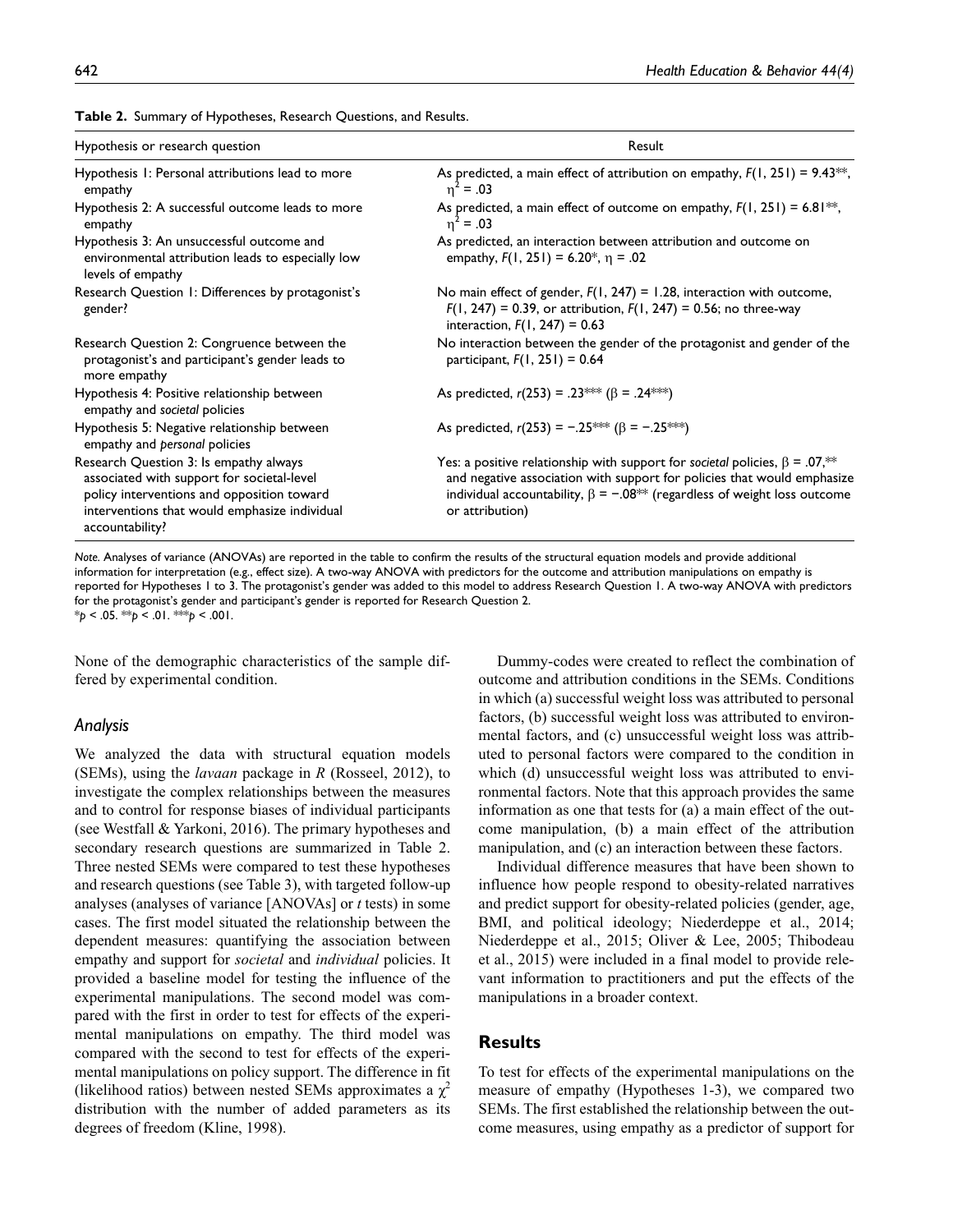**Table 3.** Model Fit Indices.

| Model                                                               |       | df |     | CFI   | RMSEA [95% CI]     | AIC.   |
|---------------------------------------------------------------------|-------|----|-----|-------|--------------------|--------|
| 1. Situating outcome measures                                       | 27.02 | 10 | .OI | 0.91  | .08 [.05, .12]     | 3396.3 |
| 2. Testing for effects of outcome and attribution on empathy        | 5.19  |    | .64 | 00. I | $.00$ $[.00, .06]$ | 3370.5 |
| 3. Testing for effects of outcome and attribution on policy support | 0.98  |    | .32 | I .OO | $.00$ [.00, .17]   | 3378.3 |

*Note. df* = degrees of freedom; CFI = comparative fit index; RMSEA = root mean square error of approximation; CI = confidence interval; AIC = Akaike information criterion. Three nested models were compared: one that situated the outcome measures, a second that tested for effects of the experimental manipulations on empathy, and a third that tested for effects of the experimental manipulations on policy support.



**Figure 1.** Path analysis illustrating the effects of the outcome (success or failure) and attribution (personal or environmental) factors on empathy and support for two types of obesity-related policies.

*Note.* The solid lines reflect direct effects; the dashed lines reflect indirect effects. \*\**p* < .01. \*\*\**p* < .001.

*societal* and *individual* policies. The second model additionally included the experimental manipulations as predictors of empathy (see Table 3) and provided a significantly better fit to the data than the first,  $\chi^2(3) = 21.83$ ,  $p < .001$ . As shown in Figure 1, protagonists who attributed a successful weight loss outcome to personal ( $β = .31, p < .001$ ) or environmental  $(\beta = .28, p < .001)$  factors, as well as protagonists who took personal responsibility for unsuccessful weight loss (β = .31,  $p < .001$ ), elicited more empathy from participants than protagonists who attributed unsuccessful weight loss to environmental factors.

The results of a two-way ANOVA testing for main effects of and an interaction between the outcome and attribution manipulations on empathy are shown in the first three rows of Table 2 and confirm the SEM. Follow-up independent samples *t* tests (Bonferonni corrected  $\alpha$  = .008) showed differences between the condition that attributed unsuccessful weight loss to environmental factors and each of the others

**Table 4.** Mean Levels of Empathy and Support for *Societal* and *Individual* Policies by Outcome (Successful or Unsuccessful) and Attribution (Personal or Environmental) Condition, With Standard Deviations in Parentheses.

| Outcome      | Attribution   | Empathy    | Societal   | Individual |
|--------------|---------------|------------|------------|------------|
| Successful   | Personal      | 3.74(0.56) | 3.17(1.92) | 2.71(2.22) |
| Successful   | Environmental | 3.68(0.60) | 3.00(1.51) | 3.32(2.09) |
| Unsuccessful | Personal      | 3.73(0.69) | 2.96(2.11) | 2.66(1.83) |
| Unsuccessful | Environmental | 3.27(0.71) | 2.86(1.74) | 3.31(2.41) |

(successful weight loss attributed to personal factors, successful weight loss attributed to environmental factors, unsuccessful weight loss attributed to personal factors; *t*s > 3.5, *p*s < .001; see Table 4). There were no differences between the other three conditions ( $ts < .7$ ,  $ps > .4$ ). These results provide support for Hypotheses 1 to 3.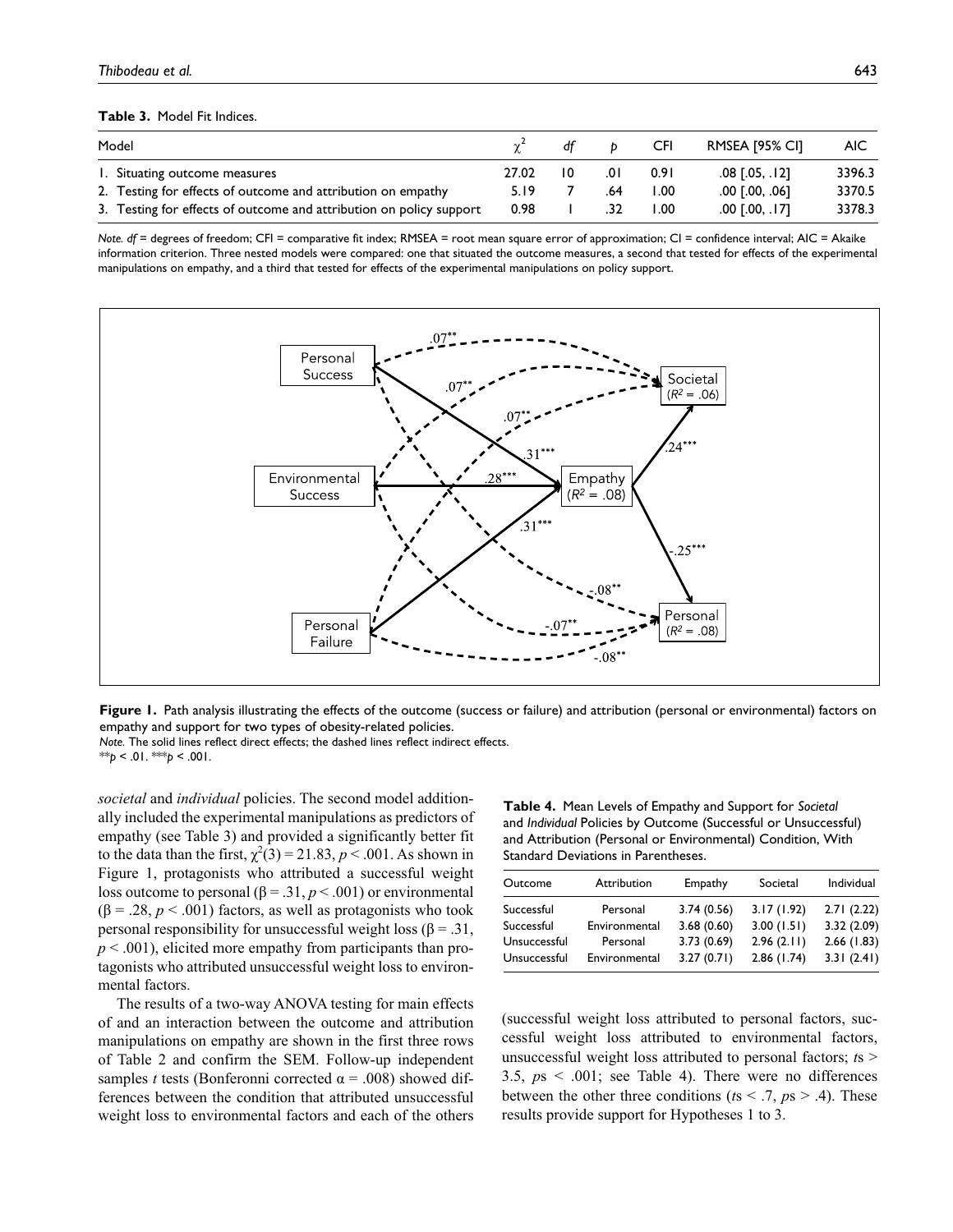The structural equation model also provides support for Hypotheses 4 and 5, as the relationship between empathy and *societal* policies was positive ( $\beta$  = .23,  $p$  < .001), whereas the relationship between empathy and *individual* incentives was negative (β = −.25, *p* < .001).

We then tested whether the gender of the protagonist affected empathy (Research Questions 1 and 2). Table 2 shows the results of a three-way ANOVA, in which the gender of the protagonist was included with the outcome and attribution factors to predict participants' empathic response. It revealed no main effect of the protagonist's gender on empathy or interactions. Participants responded with similar levels of empathy to male and female protagonists—both overall and as a function of the experimental manipulations (Research Question 1).

To address Research Question 2—whether there was a gender congruence effect on empathy—we fit a two-way between-subjects ANOVA with predictors for the gender of the protagonist (male or female) and gender of the participant (male or female). Although female participants reported more empathy overall  $(M_{Female} = 3.76, SD = 0.63; M_{Male} =$ 3.52,  $SD = 0.67$ ,  $F(1, 251) = 7.98$ ,  $p = .005$ , there was no interaction between the gender of the participant and the gender of the participant,  $F(1, 251) = 0.64$ ,  $p = .42$ . Thus, in response to Research Question 2, we do not find that females are more likely to empathize with a female protagonist while males are more likely to empathize with a male protagonist.

A third structural equation model tested for effects of the experimental manipulations on policy support: both directly and indirectly (mediated by empathy). This third model did not provide a significantly better fit to the data than the second (see Table 3),  $\chi^2(6) = 4.20$ ,  $p = .65$ , suggesting that after accounting for the relationship between empathy and policy support, the experimental manipulations did not have a direct effect on policy support. However, this third model does allow us to quantify the indirect effects of the experimental manipulations on policy support, thereby addressing Research Question 3. The dashed lines in Figure 1 illustrate the relationship between the experimental manipulations and policy support that is mediated by empathy. Protagonists who attributed successful weight loss to personal factors elicited indirect support for *societal* interventions (β = .07, *p* = .006) and opposition toward *individual* incentives (β = −.08, *p* = .004). Protagonists who attributed successful weight loss to environmental factors elicited similar levels of indirect support for *societal* interventions (β = .07, *p* = .009) and opposition toward *individual* incentives (β = −.07, *p* = .008), as did protagonists who took personal responsibility for unsuccessful weight loss (*societal*: β = .07, *p* = .006; *individual*: β = −.08,  $p = .005$ ). In other words, reading about someone who successfully lost weight or attributed his or her weight loss outcome to personal factors elicited more empathy from protagonists. This increase in empathy was, in turn, consistently associated with support for *societal* interventions and

**Table 5.** Standardized Path Coefficients of Best Fitting Structural Equation Model.

| Predictor                  | Empathy | Societal  | Individual |
|----------------------------|---------|-----------|------------|
| Empathy                    |         | $.23***$  | $-14*$     |
| Personal success           | .30***  | $(.07**)$ | $(-.04*)$  |
| Environmental success      | .28 *** | $(.06**)$ | $(-.04*)$  |
| Personal failure           | אי≭9    | $(.07**)$ | $(-.04*)$  |
| Gender: Male               | $-13*$  | $-16**$   | $.12*$     |
| Age                        | $.12*$  | $-18**$   | $-.25***$  |
| Body mass index            | .30***  |           | $-.18**$   |
| Political conservativeness |         | $-30***$  | $11*$      |
| $R^2$                      | .21     | .21       | . 17       |
|                            |         |           |            |

*Note.* Coefficients in parentheses reflect indirect effects. Nonsignificant predictors were pruned from the model.

\**p* < .05. \*\**p* < .01. \*\*\**p* < .001.

opposition toward policies that emphasized *individual* accountability across experimental conditions.

Finally, we incorporated individual difference measures into the model by testing for effects of the participants' gender, age, BMI, and political ideology. Nonsignificant predictors were pruned from the model, resulting in a final model that provided a good fit to the data,  $\chi^2(9) = 9.19$ ,  $p = .42$ (RMSEA = .01, 95% confidence interval  $[.00, .07]$ , goodness-of-fit index  $= 1.00$ ). Standardized path coefficients are shown in Table 5. In terms of individual characteristics of the participants in the sample, the model revealed that (a) females were more likely to respond with empathy, to support the *societal* policy interventions, and to oppose the *individual* incentives than males; (b) older individuals tended to report more empathy with the protagonist but oppose both policy types; (c) people with higher BMIs empathized more strongly with the protagonist and opposed policies that would create *individual* incentives to maintain a healthy weight; and (d) conservatives opposed *societal* policy interventions but supported *individual* incentive programs.

## **Discussion**

Health professionals and policy makers agree that there is an urgent need to address the problem of obesity in the United States (National Institutes of Health, 2012; Wang & Beydoun, 2007). In this study, we investigated how personal narratives about an individual dealing with obesity would influence peoples' affective responses toward a protagonist who was described as struggling with obesity, as well as their support for protective and punitive obesity-related policy interventions.

We found that participants empathized more strongly with protagonists—male or female—who successfully lost weight *or* took personal responsibility for their weight loss outcome (Hypotheses 1-3). That is, our findings suggest that there are at least two ways to elicit empathy toward people struggling with obesity through personal narratives. One way is to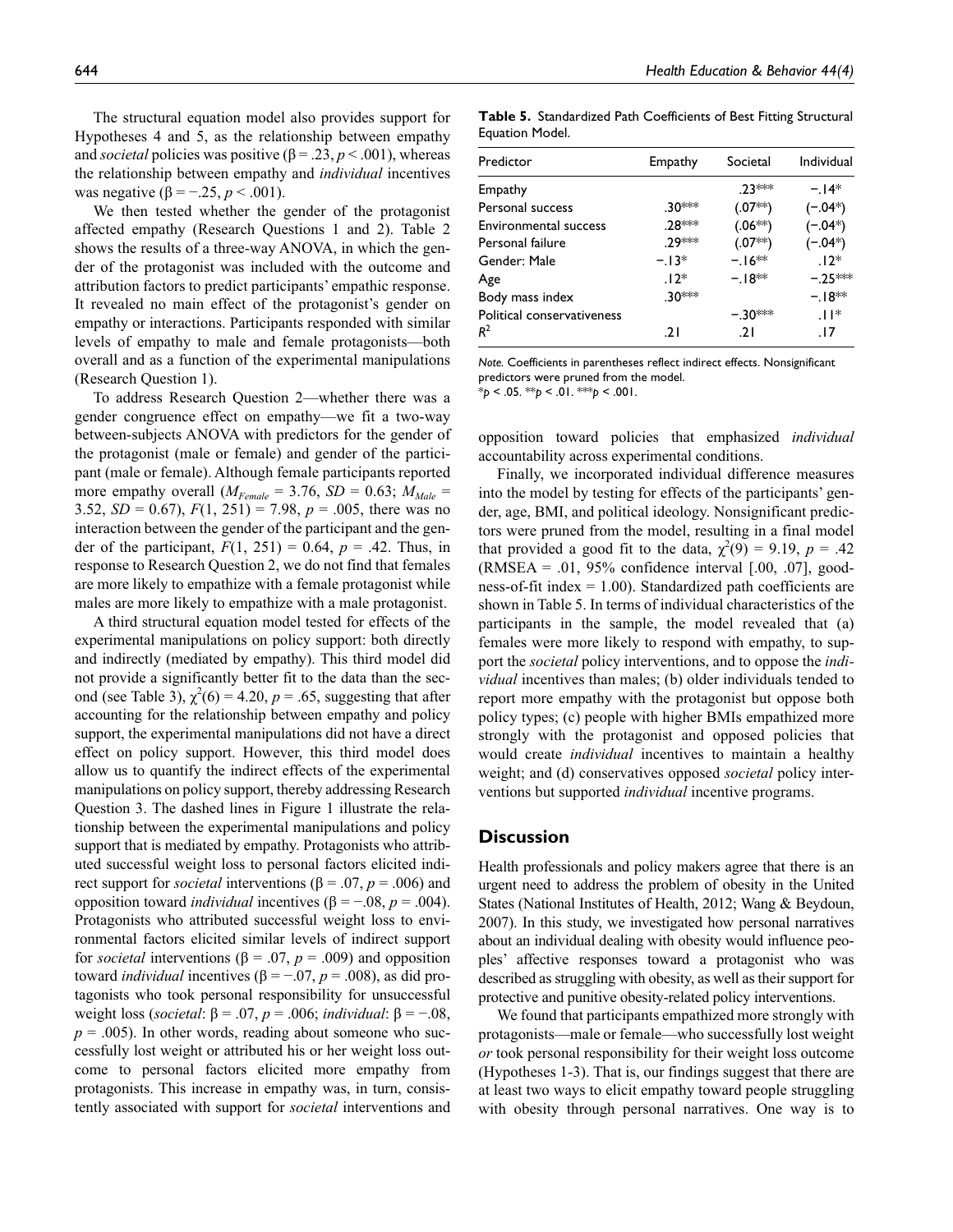describe a protagonist who successfully loses weight. Emphasizing successful weight loss encourages empathy identification with the protagonist—because people like to think of themselves as successful (Mezulis et al., 2004). A second route to empathy is to describe a protagonist who takes personal accountability for the outcome. People are inclined to think that maintaining a healthy weight requires some level of personal responsibility (Feldman, 1988; Forde & Raine, 2008; Niederdeppe et al., 2015; Westen, 2010). When a protagonist expresses that he or she shares this belief, readers may find it easier to identify with him or her—even if the protagonist has been unsuccessful in the attempt to lose weight. On the other hand, people do not seem to readily identify with protagonists who fail to lose weight and do not express some level of personal responsibility for a negative outcome.

One of the primary contributions of the current work is the finding that empathy was consistently associated with support for protective *societal-level* interventions (Hypothesis 4) and opposition toward more punitive *individual-level* incentives (Hypothesis 5). This represents a departure from prior work that has suggested that a narrative should explicitly identify environmental contributions to obesity in order to garner support for *societal* interventions (Niederdeppe et al., 2015). For practical and applied purposes, this suggests that personal narratives seeking to increase support for protective obesity-related initiatives at a societal level should aim to maximize the empathy that people feel toward a protagonist (Batson, 2011; Eisenberg & Miller, 1987).

One limitation of the current study is that it gauged peoples' attitudes toward a small and diverse set of policies designed to mitigate the rise of obesity. This was because our goal was to test how personal narratives for obesity would affect empathy and support for obesity policies in general. As research on the feasibility and efficacy of policy interventions develops, more targeted experiments with personal narratives should be conducted to gauge their persuasive capacity for specific policy proposals (see, e.g., Lieberman & Earp, 2015).

In addition, future work is needed to test whether and how low-level linguistic features of the narratives (e.g., word length, word frequency) and the causal relationships described in the narratives affected readers. For instance, one reason that people may have responded with less empathy to protagonists who attributed a weight loss failure to environmental factors is that this narrative described a more complex chain of causality (e.g., how factors outside the protagonist's control make it difficult to stick with a diet and exercise regimen) compared to conditions in which the protagonist successfully lost weight or attributed a weight loss failure to personal factors (e.g., to the motivation). Narratives that describe complex causal relationships can be more difficult for readers to process and may elicit less empathy (Reber, Winkielman, & Schwarz, 1998).

Personal stories about people struggling with their weight are extremely common and have widespread appeal. For instance, the NBC reality television program *The Biggest Loser*, which follows obese contestants determined to shed weight, has been a hit for over a decade. The present work suggests that the content of these kinds of narratives can influence not only how people respond to the characters described but also their attitudes toward societal-level policy initiatives. Identifying empathy as a mechanism for promoting policy support may be especially valuable since prior work has found that certain educational interventions and framing manipulations can have a negative impact on attitudes toward obesity and people struggling with obesity. For instance, an alternative approach proposal for promoting support for obesity-related policy has been to emphasize the genetic component of the condition or to describe obesity as a "disease" (American Medical Association, 2013). Recent work suggests that such an effort may actually *increase* the stigma associated with the condition and lead people to hold an essentialist view of obesity (Angermeyer, Holzinger, Carta, & Schomerus, 2011; Haslam, 2011; Hoyt, Burnette, & Auster-Gussman, 2014; Lebowitz & Ahn, 2014). Although more work is needed to test for potential drawbacks to emphasizing empathy in the context of obesity, the present study suggests that it may be an effective tool for promoting support for valuable policy interventions.

#### **Declaration of Conflicting Interests**

The authors declared no potential conflicts of interest with respect to the research, authorship, and/or publication of this article.

#### **Funding**

The authors received no financial support for the research, authorship, and/or publication of this article.

#### **Supplemental Material**

Additional supporting information is available online with this article at [heb.sagepub.com](http://heb.sagepub.com/supplemental).

#### **References**

- Aamodt, S. (2016, May 6). Why you can't lose weight on a diet. *The New York Times*. Retrieved from [http://www.nytimes.](http://www.nytimes.com/2016/05/08/opinion/sunday/why-you-cant-lose-weight-on-a-diet.html?_r=0) [com/2016/05/08/opinion/sunday/why-you-cant-lose-weight](http://www.nytimes.com/2016/05/08/opinion/sunday/why-you-cant-lose-weight-on-a-diet.html?_r=0)[on-a-diet.html?\\_r=0](http://www.nytimes.com/2016/05/08/opinion/sunday/why-you-cant-lose-weight-on-a-diet.html?_r=0)
- Allison, D. B., Downey, M., Atkinson, R. L., Billington, C. J., Bray, G. A., Eckel, R. H., . . . Tremblay, A. (2008). Obesity as a disease: A white paper on evidence and arguments commissioned by the Council of the Obesity Society. *Obesity*, *16*, 1161-1177.
- American Medical Association. (2013, June 18). *AMA adopts new policies on second day of voting at annual meeting*. Retrieved from [http://web.archive.org/web/20131126035330/http:/www.](http://web.archive.org/web/20131126035330/http:/www.ama-assn.org/ama/pub/news/news/2013/2013-06-18-new-ama-policies-annual-meeting.page) [ama-assn.org/ama/pub/news/news/2013/2013-06-18-new](http://web.archive.org/web/20131126035330/http:/www.ama-assn.org/ama/pub/news/news/2013/2013-06-18-new-ama-policies-annual-meeting.page)[ama-policies-annual-meeting.page](http://web.archive.org/web/20131126035330/http:/www.ama-assn.org/ama/pub/news/news/2013/2013-06-18-new-ama-policies-annual-meeting.page)
- Angermeyer, M. C., Holzinger, A., Carta, M. C., & Schomerus, G. (2011). Biogenic explanations and public acceptance of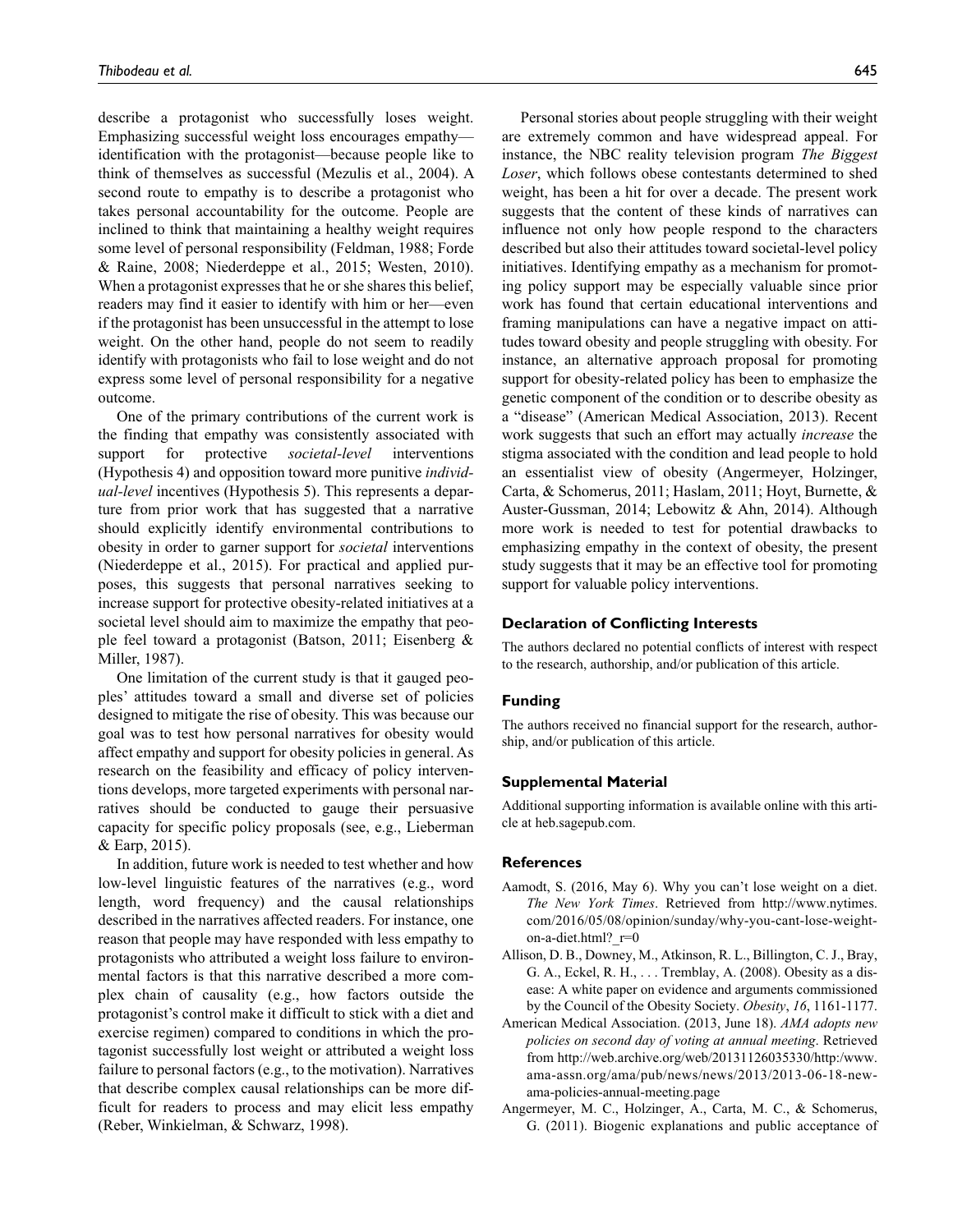- Batson, C. D. (2011). *Altruism in humans*. New York, NY: Oxford University Press.
- Barry, C. L., Brescoll, V. L., Brownell, K. D., & Schlesinger, M. (2009). Obesity metaphors: How beliefs about the causes of obesity affect support for public policy. *Milbank Quarterly*, *87*, 7-47.
- Bleich, S. N., & Blendon, R. J. (2010). Public opinion and obesity. In R. J. Bendon, D. E. Altman, M. Brodie, & J. M. Benson (Eds.), *American public opinion and health care policy* (pp. 359-378). Washington, DC: CQ Press.
- Braverman, J. (2008). Testimonials versus informational persuasive messages: The moderating effect of delivery mode and personal involvement. *Communication Research*, *35*, 666-694.
- Brescoll, V. L., Kersh, R., & Brownell, K. D. (2008). Assessing the feasibility and impact of federal childhood obesity policies. *Annals of the American Academy of Political and Social Science*, *615*, 178-194.
- Brochu, P. M., & Esses, V. M. (2009). Weight prejudice and medical policy: Support for an ambiguously discriminatory policy is influenced by prejudice-colored glasses. *Analyses of Social Issues and Public Policy*, *9*, 117-133.
- Buhrmester, M., Kwang, T., & Gosling, S. D. (2011). Amazon's Mechanical Turk a new source of inexpensive, yet high-quality, data? *Perspectives on Psychological Science*, *6*, 3-5.
- Busselle, R., & Bilandzic, H. (2008). Fictionality and perceived realism in experiencing stories: A model of narrative comprehension and engagement. *Communication Theory*, *18*, 255-280.
- Calvo-Merino, B., Grèzes, J., Glaser, D. E., Passingham, R. E., & Haggard, P. (2006). Seeing or doing? Influence of visual and motor familiarity in action observation. *Current Biology*, *16*, 1905-1910.
- Campbell, R. G., & Babrow, A. S. (2004). The role of empathy in responses to persuasive risk communication: Overcoming resistance to HIV prevention messages. *Health Communication*, *16*, 159-182.
- Eisenberg, N., & Miller, P. A. (1987). The relation of empathy to prosocial and related behaviors. *Psychological Bulletin*, *101*(1), 91-119.
- Feldman, S. (1988). Structure and consistency in public opinion: The role of core beliefs and values. *American Journal of Political Science*, *32*, 416-440.
- Forde, I., & Raine, R. (2008). Placing the individual within a social determinants approach to health inequity. *The Lancet*, *372*, 1694-1696.
- Haslam, N. (2011). Genetic essentialism, neuroessentialism, and stigma: A meta-analytic review of associations among laypeople. *Social Science & Medicine*, *96*, 95-103.
- Hoyt, C. L., Burnette, J. L., & Auster-Gussman, L. (2014). "Obesity Is a Disease": Examining the self-regulatory impact of this public-health message. *Psychological Science*, *25*, 997-1002.
- Institute of Medicine. (2012). *Accelerating progress in obesity prevention: Solving the weight of the nation*. Washington, DC: National Academies Press.
- Jones, E. E., & Nisbett, R. E. (1971). The actor and the observer: Divergent perceptions of the causes of behavior. In E. E. Jones, D. Kanouse, H. H. Kelley, R. E. Nisbett, S. Valines, & B. Weiner (Eds.), *Attribution: Perceiving the causes of behavior* (pp. 79-84). New York, NY: General Learning Press.
- Kline, R. B. (1998). *Principles and practice of structural equation modeling*. New York, NY: Guilford.
- Lebowitz, M. S., & Ahn, W. K. (2014). Effects of biological explanations for mental disorders on clinicians' empathy. *PNAS*, *111*, 17786-17790.
- Lieberman, L. D., & Earp, J. A. L. (Eds.). (2015). The evidence for policy and environmental approaches to promoting health [Supplemental issue]. *Health Education & Behavior, 42*. doi:10.1177/1090198115575097
- Lundell, H., Niederdeppe, J., & Clarke, C. (2013). Public views about health causation, attributions of responsibility, and inequality. *Journal of Health Communication*, *18*, 1116-1130.
- Mezulis, A. H., Abramson, L. Y., Hyde, J. S., & Hankin, B. L. (2004). Is there a universal positivity bias in attributions? A meta-analytic review of individual, developmental, and cultural differences in the self-serving attributional bias. *Psychological Bulletin*, *130*, 711-747.
- Neumark-Sztainer, D., Falkner, N., Story, M., Perry, C., Hannan, P. J., & Mulert, S. (2002). Weight-teasing among adolescents: Correlations with weight status and disordered eating behaviors. *International Journal of Obesity*, *26*, 123-131.
- Niederdeppe, J., Roh, S., & Shapiro, M. A. (2015). Acknowledging individual responsibility while emphasizing social determinants in narratives to promote obesity-reducing public policy: A randomized experiment. *PLoS ONE*, *10*, e0117565.
- Niederdeppe, J., Shapiro, M., Kim, H. K., Bartolo, D., & Porticella, N. (2014). Narrative persuasion, causality, complex integration, and support for obesity policy. *Health Communication*, *29*, 431-444.
- National Institutes of Health. (2012). *Overweight and obesity statistics*. Retrieved from [http://win.niddk.nih.gov/publications/](http://win.niddk.nih.gov/publications/PDFs/stat904z.pdf) [PDFs/stat904z.pdf](http://win.niddk.nih.gov/publications/PDFs/stat904z.pdf)
- Oliver, J. E., & Lee, T. (2005). Public opinion and the politics of obesity in America. *Journal of Health Politics, Policy and Law*, *30*, 923-954.
- Paolacci, G., & Chandler, J. (2014). Inside the turk understanding mechanical turk as a participant pool. *Current Directions in Psychological Science*, *23*(3), 184-188.
- Pearl, R. L., & Lebowitz, M. S. (2014). Beyond personal responsibility: Effects of causal attributions for overweight and obesity on weight-related beliefs, stigma, and policy support. *Psychology & Health*, *29*, 1176-1191.
- Reber, R., Winkielman, P., & Schwarz, N. (1998). Effects of perceptual fluency on affective judgments. *Psychological Science*, *9*, 45-48.
- Regan, D. T., & Totten, J. (1975). Empathy and attribution: Turning observers into actors. *Journal of Personality and Social Psychology*, *32*, 850-856.
- Ross, L. (1977). The intuitive psychologist and his shortcomings: Distortions in the attribution process. *Advances in Experimental Social Psychology*, *10*, 173-220.
- Rosseel, Y. (2012). lavaan: An R package for structural equation modeling. *Journal of Statistical Software*, *48*, 1-36.
- Rothblum, E. D. (1992). The stigma of women's weight: Social and economic realities. *Feminism & Psychology*, *2*, 61-73.
- Sikorski, C., Luppa, M., Kaiser, M., Glaesmer, H., Schomerus, G., König, H. H., & Riedel-Heller, S. G. (2011). The stigma of obesity in the general public and its implications for public health-a systematic review. *BMC Public Health*, *11*, 661. doi:10.1186/1471-2458-11-661